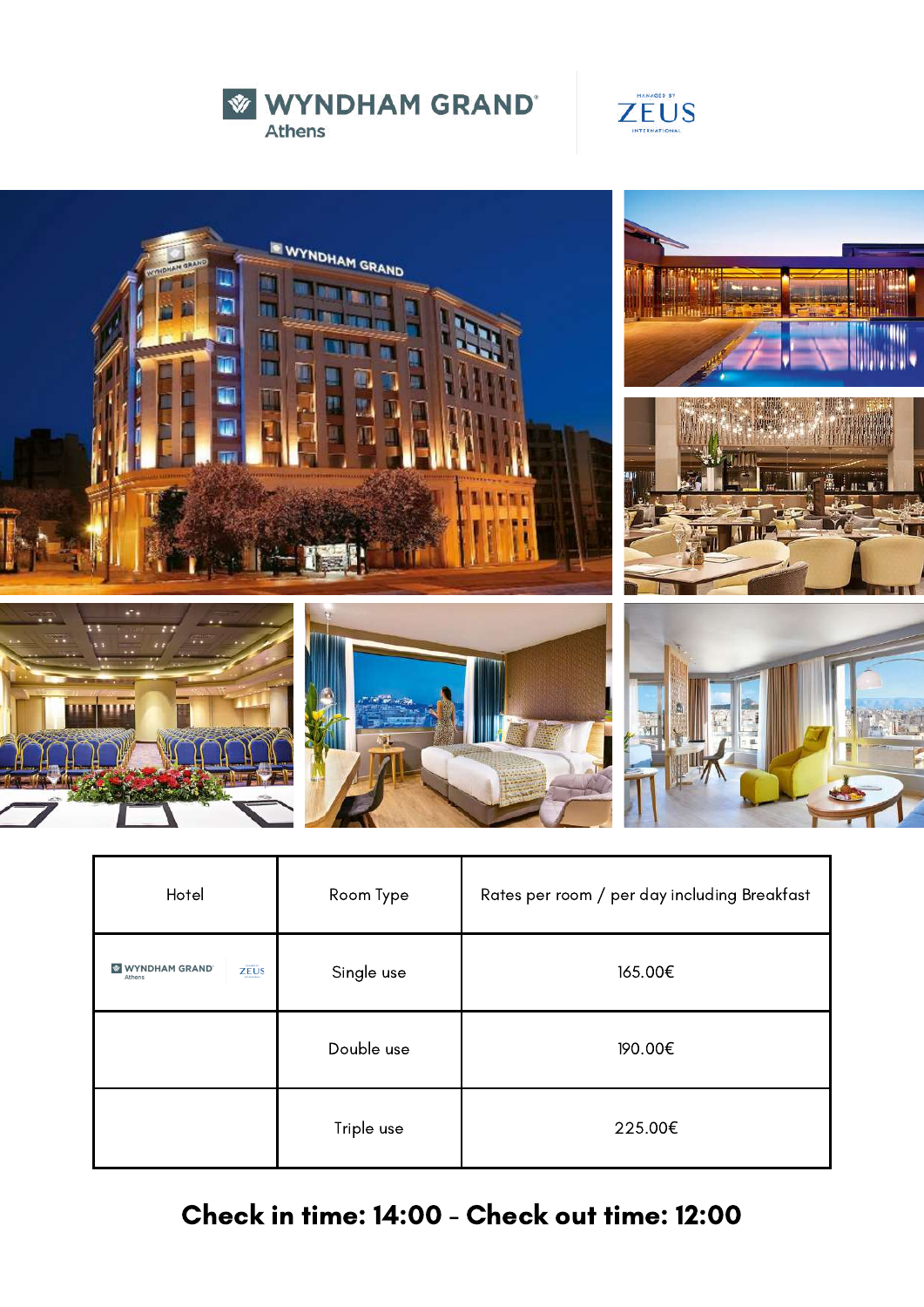- The above mentioned rates are valid per room and per night, including American buffet breakfast the hotel's designated areas as well as service charges. Should taxes change, rates will be adjusted accordingly.
- Prices include VAT and the respective municipality tax. In case of any change in the applicable tax legislation, the changes will apply to prices automatically.
- The prices will be applicable for up to 2 days before and 2 days after the reservation dates of the Group (28.6.2022-5.7.2022)

## The above prices do not include:

- the accommodation tax which amounts to four (4 $\epsilon$ ) Euros/ night and which is paid at the hotel's reception on the departure date
- dinner and drink package  $\bullet$
- $\bullet$ transportation cost

# Dinner & Drink Packages (per day/ per person)

Dinner Package: 25 euros / per day / per person Drinks Packages: 1. Water, soft drinks, juice: 6 euros / per day / per person 2. Water, soft drinks, juice, house wine & beer: 10 euros / per day / per person

# Payment & Cancellation Schedule

In case that the Client requests to cancel the reservation for a reason other than force majeure as well as after the deadline mentioned in this Agreement, the cancellation penalty is defined as follows:

| From the signed contract to<br>10/05/2022                                               | <b>Free cancellation</b>                                                                  |
|-----------------------------------------------------------------------------------------|-------------------------------------------------------------------------------------------|
| 11/05/2022                                                                              | 1st deposit: 50% of the total amount / non-refundable                                     |
| From 11/05/2022 to 13/06/2022                                                           | For the cancellations during this period, cancellation fees of 1 night will be<br>applied |
| 14/06/202                                                                               | <b>Full settlement of the total amount</b>                                                |
| From $14/06/2022$ to group's<br>arrival or in case of non - show<br>or early departures | 100% cancellation fees will be applied.                                                   |

#### Cancellations due to covid:

In case of travel restrictions with governmental order, the hotel will refund the 80% of paid amount for each reservation excluding maybe bank charges.

#### Additional Info & Services

- Internet Access: Wi-Fi internet access is offered free of charge in the guestrooms, meeting rooms and public areas.
- Early Check-In: Upon Availability
- Porterage: 4 euros per round trip
- Welcome Drink: 4 euros per person for a non-alcoholic drink

- 1.Hotel webpage: <u>Wyndham Grand Athens | Central hotel in Athens | [Affordable](https://www.wyndhamgrandathens.com/) luxury in Athens</u>
- For reservations please contact: +30 216 8009922 / [groups@zeusintl.com](mailto:groups@zeusintl.com) 2.
- For transportation arrangements please contact: [cheereuropeans2022@gmail.com](mailto:cheereuropeans2022@gmail.com) 3.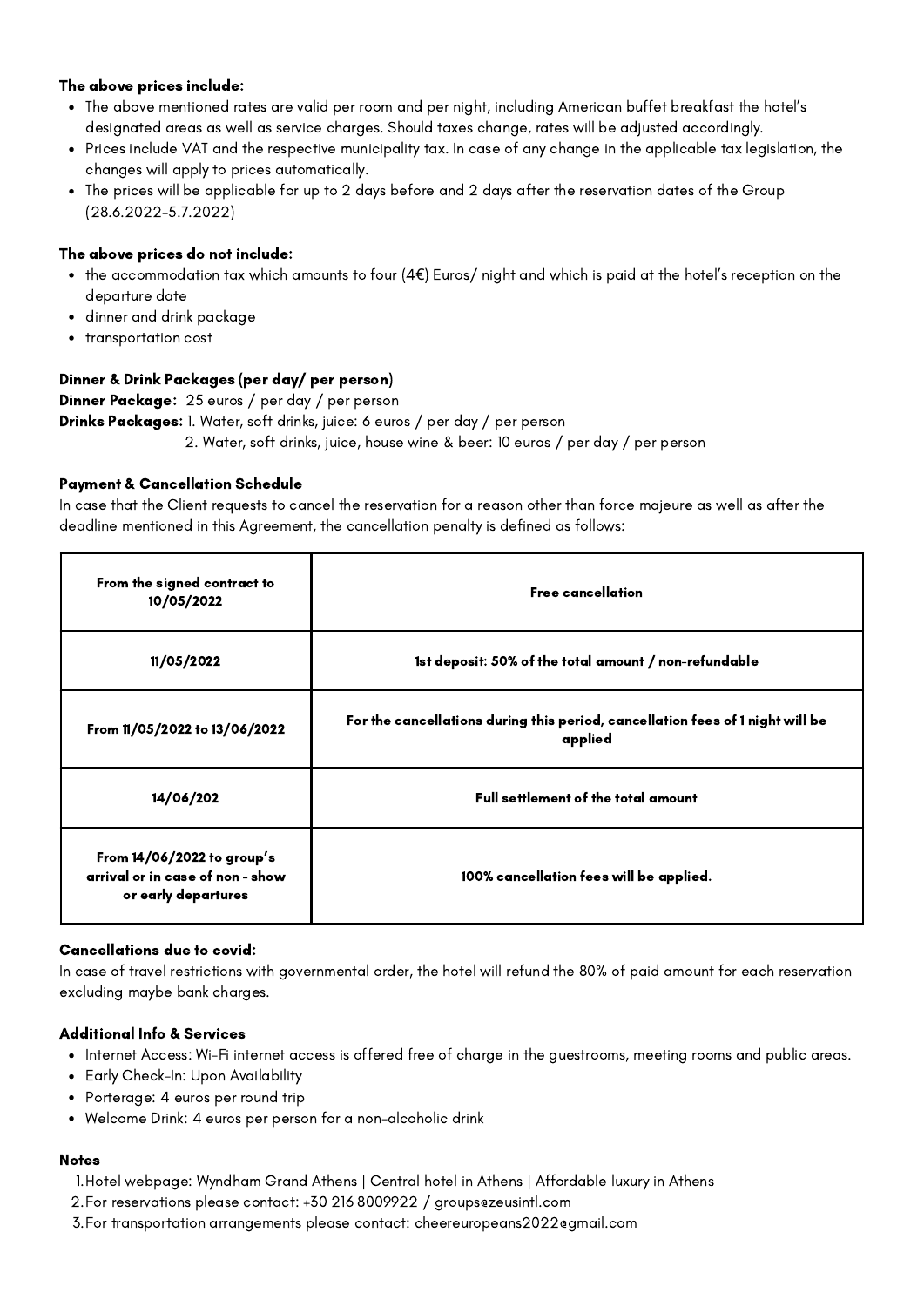





| Hotel                                                                                          | Room Type  | Rates per room / per day including Breakfast |
|------------------------------------------------------------------------------------------------|------------|----------------------------------------------|
| <b>HANASED BY</b><br><b>WYNDHAM</b><br>$\sqrt{\frac{1}{2}}$<br>ZEUS<br><b>Athens Residence</b> | Single use | 145.00€                                      |
|                                                                                                | Double use | 170.00€                                      |
|                                                                                                | Triple use | 205.00€                                      |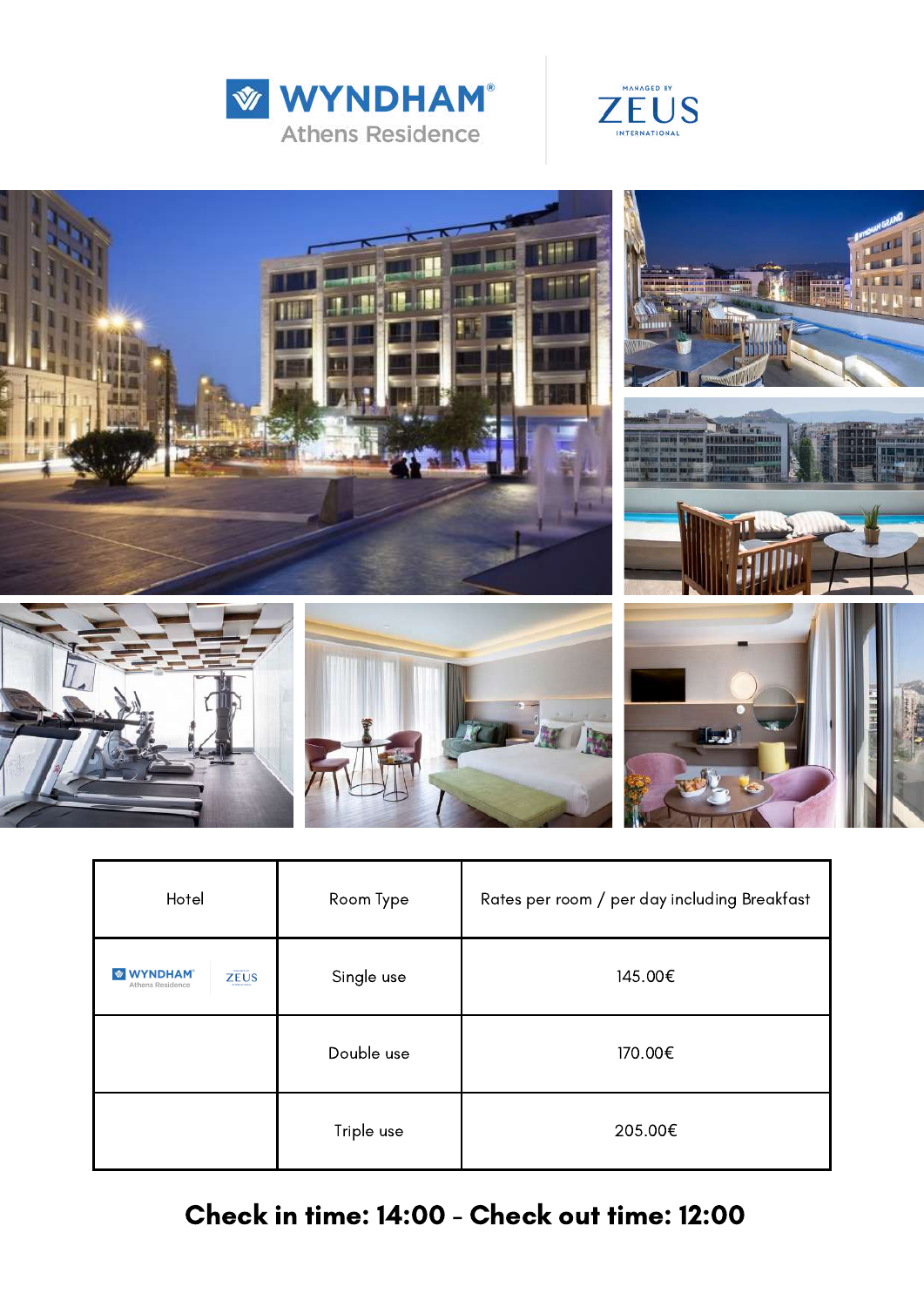- The above mentioned rates are valid per room and per night, including American buffet breakfast the hotel's designated areas as well as service charges. Should taxes change, rates will be adjusted accordingly.
- Prices include VAT and the respective municipality tax. In case of any change in the applicable tax legislation, the changes will apply to prices automatically.
- The prices will be applicable for up to 2 days before and 2 days after the reservation dates of the Group (28.6.2022-5.7.2022)

## The above prices do not include:

- the accommodation tax which amounts to four (4 $\epsilon$ ) Euros/ night and which is paid at the hotel's reception on the departure date
- dinner and drink package  $\bullet$
- $\bullet$ transportation cost

# Dinner & Drink Packages (per day/ per person)

Dinner Package: 25 euros / per day / per person Drinks Packages: 1. Water, soft drinks, juice: 6 euros / per day / per person 2. Water, soft drinks, juice, house wine & beer: 10 euros / per day / per person

# Payment & Cancellation Schedule

In case that the Client requests to cancel the reservation for a reason other than force majeure as well as after the deadline mentioned in this Agreement, the cancellation penalty is defined as follows:

| From the signed contract to<br>10/05/2022                                               | <b>Free cancellation</b>                                                                  |
|-----------------------------------------------------------------------------------------|-------------------------------------------------------------------------------------------|
| 11/05/2022                                                                              | 1st deposit: 50% of the total amount / non-refundable                                     |
| From 11/05/2022 to 13/06/2022                                                           | For the cancellations during this period, cancellation fees of 1 night will be<br>applied |
| 14/06/202                                                                               | <b>Full settlement of the total amount</b>                                                |
| From $14/06/2022$ to group's<br>arrival or in case of non - show<br>or early departures | 100% cancellation fees will be applied.                                                   |

#### Cancellations due to covid:

In case of travel restrictions with governmental order, the hotel will refund the 80% of paid amount for each reservation excluding maybe bank charges.

#### Additional Info & Services

- Internet Access: Wi-Fi internet access is offered free of charge in the guestrooms, meeting rooms and public areas.
- Early Check-In: Upon Availability
- Porterage: 4 euros per round trip
- Welcome Drink: 4 euros per person for a non-alcoholic drink

- 1.Hotel [webpage:](mailto:info@hermesroyaltransfers.com) <u>Wyndham Athens [Residence](https://www.wyndhamathensresidence.com/) | Hotel in the heart of Athens</u>
- For reservations please contact: +30 216 8009922 / [groups@zeusintl.com](mailto:groups@zeusintl.com) 2.
- For transportation arrangements please contact: [cheereuropeans2022@gmail.com](mailto:cheereuropeans2022@gmail.com) 3.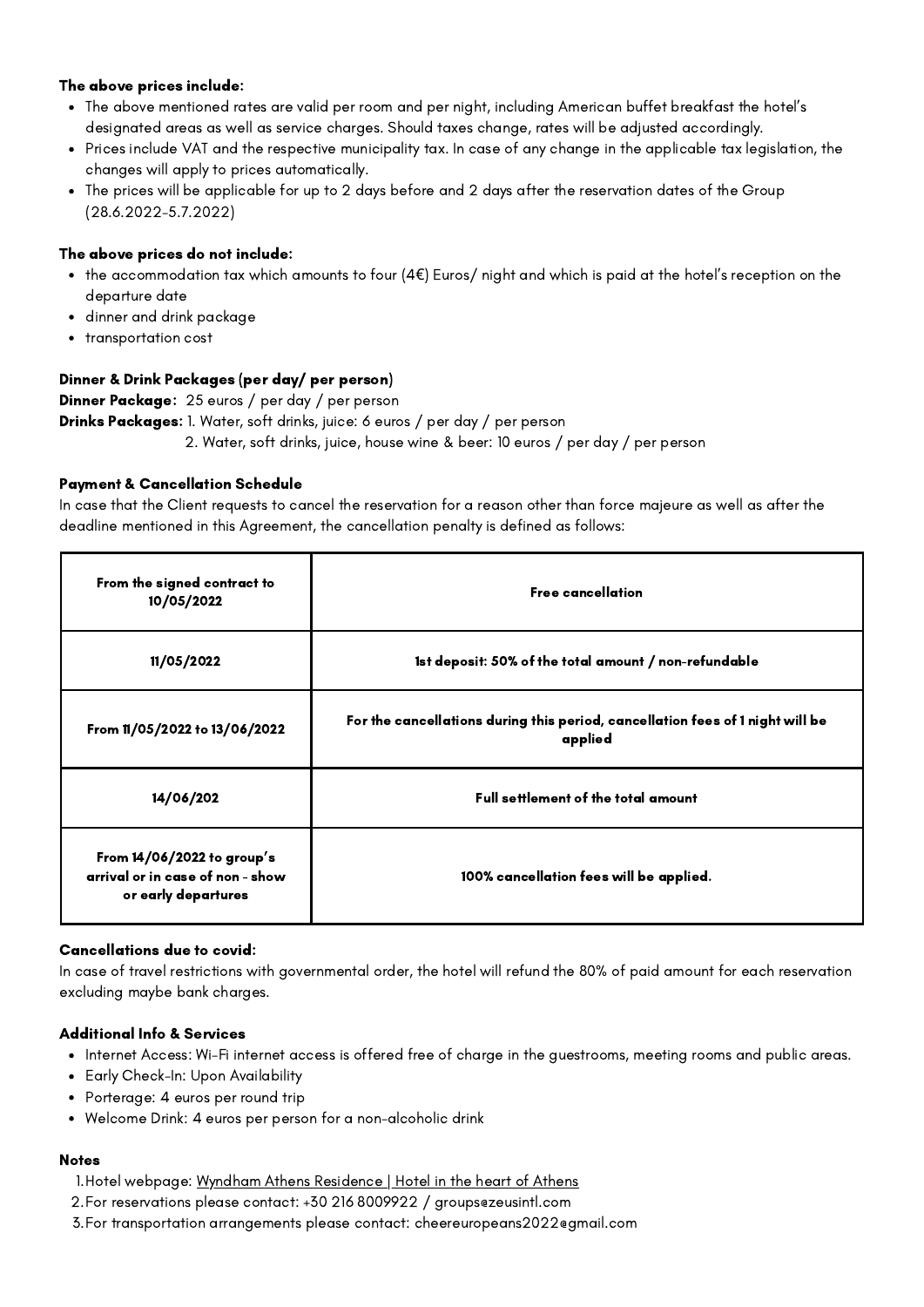





| Hotel                                                                            | Room Type  | Rates per room / per day including Breakfast |
|----------------------------------------------------------------------------------|------------|----------------------------------------------|
| <b>DOLCE</b><br>HOLGED BY<br><b>ZEUS</b><br><b>HTEENSTICHA</b><br>ATTICA RIVIERA | Single use | 185.00€                                      |
|                                                                                  | Double use | 210.00€                                      |
|                                                                                  | Triple use | 245.00€                                      |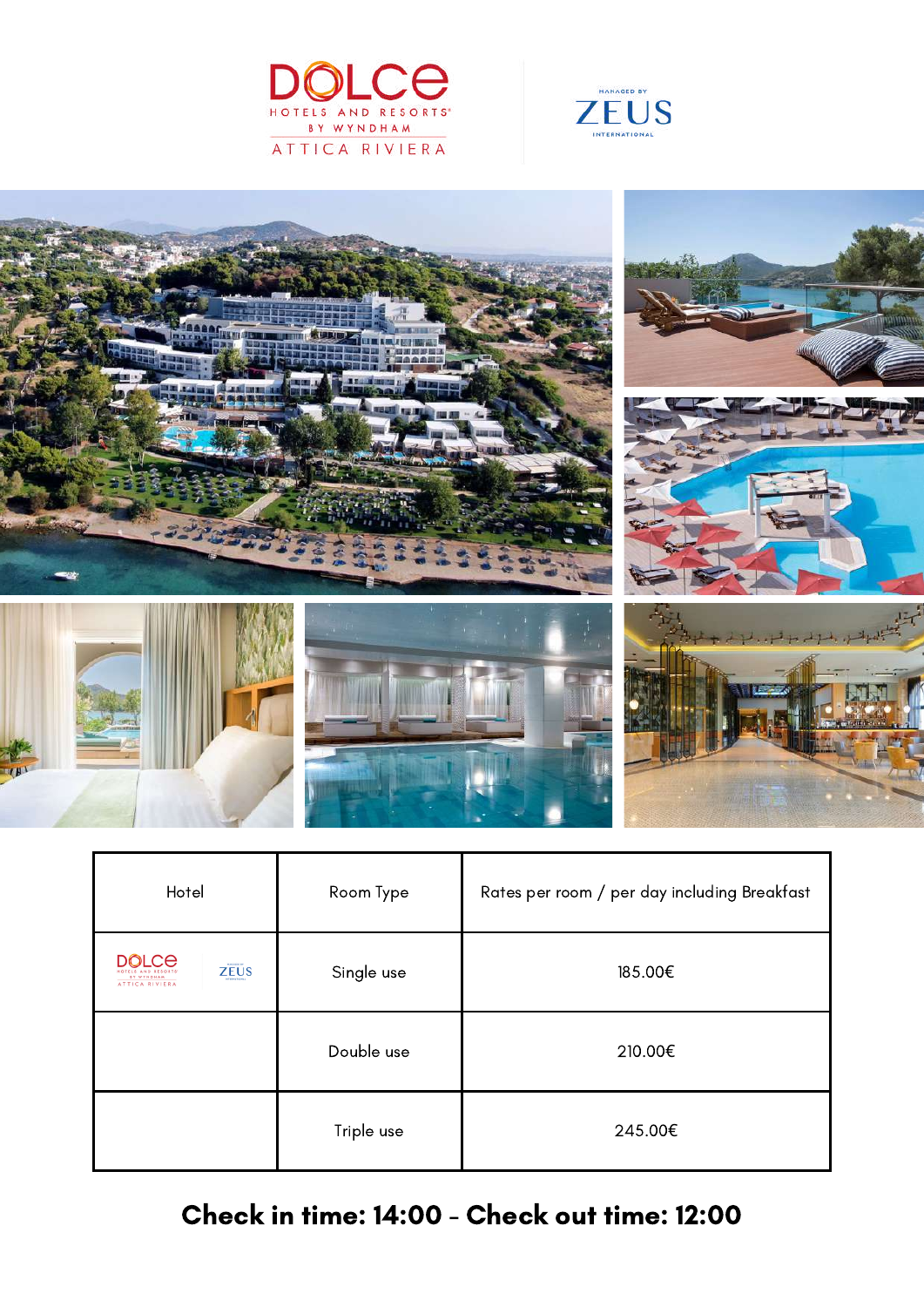- The above mentioned rates are valid per room and per night, including American buffet breakfast the hotel's designated areas as well as service charges. Should taxes change, rates will be adjusted accordingly.
- Prices include VAT and the respective municipality tax. In case of any change in the applicable tax legislation, the changes will apply to prices automatically.
- The prices will be applicable for up to 2 days before and 2 days after the reservation dates of the Group (28.6.2022-5.7.2022)

# The above prices do not include:

- the accommodation tax which amounts to four (4 $\epsilon$ ) Euros/ night and which is paid at the hotel's reception on the departure date
- dinner and drink package  $\bullet$
- $\bullet$ transportation cost

# Dinner & Drink Packages (per day/ per person)

Dinner Package: 25 euros / per day / per person Drinks Packages: 1. Water, soft drinks, juice: 6 euros / per day / per person 2. Water, soft drinks, juice, house wine & beer: 10 euros / per day / per person

# Payment & Cancellation Schedule

In case that the Client requests to cancel the reservation for a reason other than force majeure as well as after the deadline mentioned in this Agreement, the cancellation penalty is defined as follows:

| From the signed contract to<br>10/05/2022                                               | <b>Free cancellation</b>                                                                  |
|-----------------------------------------------------------------------------------------|-------------------------------------------------------------------------------------------|
| 11/05/2022                                                                              | 1st deposit: 50% of the total amount / non-refundable                                     |
| From 11/05/2022 to 13/06/2022                                                           | For the cancellations during this period, cancellation fees of 1 night will be<br>applied |
| 14/06/202                                                                               | <b>Full settlement of the total amount</b>                                                |
| From $14/06/2022$ to group's<br>arrival or in case of non - show<br>or early departures | 100% cancellation fees will be applied.                                                   |

#### Cancellations due to covid:

In case of travel restrictions with governmental order, the hotel will refund the 80% of paid amount for each reservation excluding maybe bank charges.

#### Additional Info & Services

- Internet Access: Wi-Fi internet access is offered free of charge in the guestrooms, meeting rooms and public areas.
- Early Check-In: Upon Availability
- Porterage: 4 euros per round trip
- Welcome Drink: 4 euros per person for a non-alcoholic drink

- <u>1. Hotel [webpage:](mailto:info@hermesroyaltransfers.com) <u>Dolce Athens Attica Riviera Hotel | A Watery Oasis in Attica [\(dolceatticariviera.com\)](https://www.dolceatticariviera.com/)</u></u>
- For reservations please contact: +30 216 8009922 / [groups@zeusintl.com](mailto:groups@zeusintl.com) 2.
- For transportation arrangements please contact: [cheereuropeans2022@gmail.com](mailto:cheereuropeans2022@gmail.com) 3.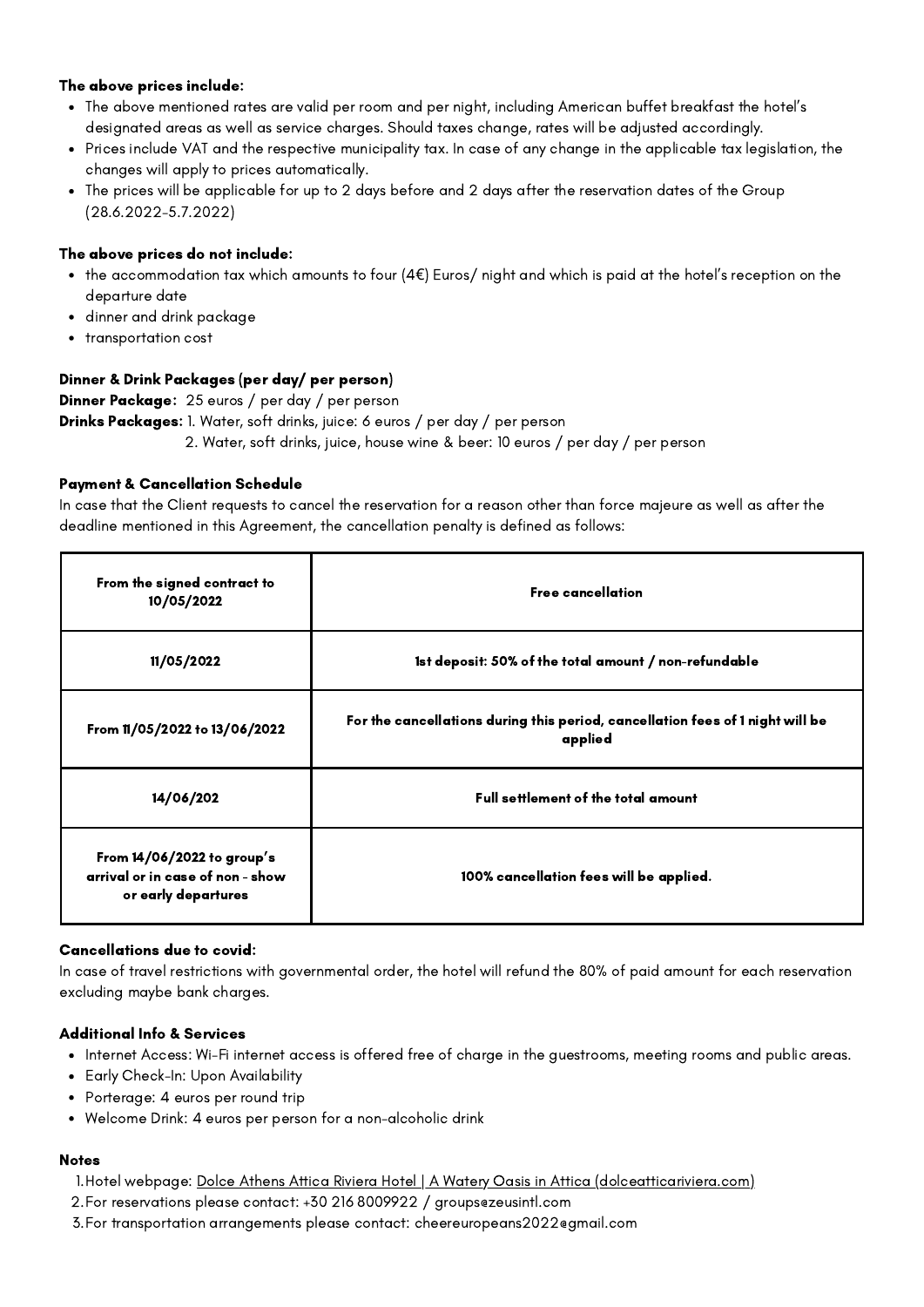





| Hotel                                                             | Room Type  | Rates per room / per day including Breakfast |
|-------------------------------------------------------------------|------------|----------------------------------------------|
| RAMADA<br>$Z\overline{E} \overline{U} S$<br>ATHENS ATTICA RIVIERA | Single use | 115.00€                                      |
|                                                                   | Double use | 140.00€                                      |
|                                                                   | Triple use | 175.00€                                      |